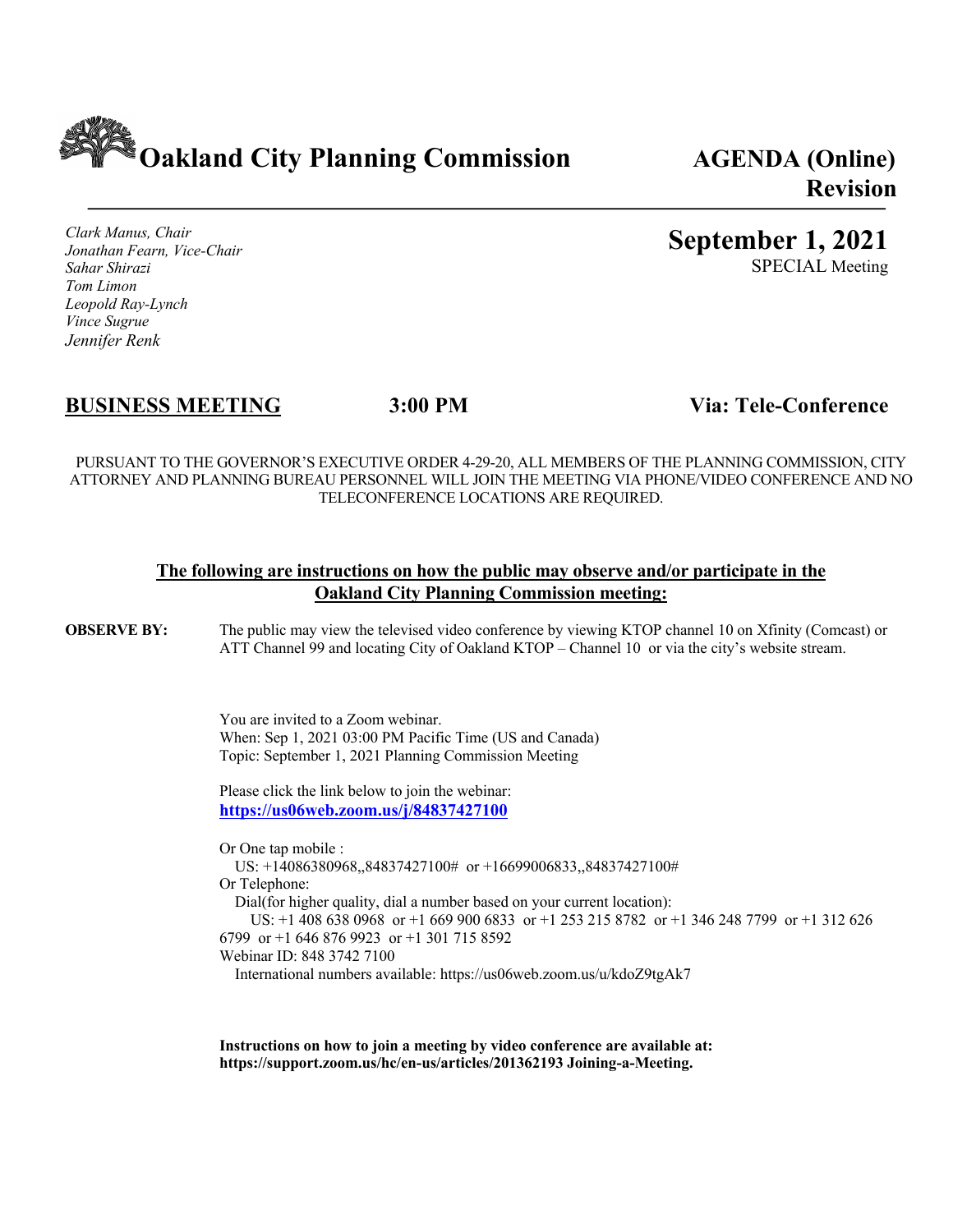

*Oakland City Planning Commission AGENDA* **(Online)** 

**Page 2** *September 1, 2021*

#### **HOW TO COMMENT ON A PUBLIC MEETING:**

Public comments will be taken at the time of each eligible Agenda item.

| If you are a Zoom video<br>Conference participant | To comment by Zoom video conference, click the "Raise Your Hand" button to request to speak<br>when Public Comment is being taken on an eligible agenda item. You will then be unmuted during<br>your turn and allowed to make public comments. After the allotted time, you will then be re-muted.<br>Instructions on how to "Raise Your Hand" are available at: https://support.zoom.us/hc/en-<br>$us/articles/205566129 - Raise-Hand-In-Webinar.$                                                                                                                                                                                                                               |
|---------------------------------------------------|------------------------------------------------------------------------------------------------------------------------------------------------------------------------------------------------------------------------------------------------------------------------------------------------------------------------------------------------------------------------------------------------------------------------------------------------------------------------------------------------------------------------------------------------------------------------------------------------------------------------------------------------------------------------------------|
| If you are a phone<br>participant                 | To comment by phone, please call on one of the above listed phone numbers. You will be prompted<br>to "Raise Your Hand" by pressing "*9" to request to speak when Public Comment is being taken on<br>an eligible agenda Item. You will then be unmuted during your turn and allowed to make public<br>comments. Then, press "*6" to unmute yourself in order to speak. After the allotted time, you will<br>then be re-muted. Instructions on how to raise your hand by phone are available at:<br>https://support.zoom.us/hc/en-us/articles/201362663 - Joining-a-meeting-by-phone. If you have any<br>questions, please email Desmona R. Armstrong at Drarmstrong@oaklandca.gov |

#### • **IMPORTANT THINGS TO REMEMBER DURING YOUR PUBLIC COMMENT PERIOD**

#### 1. **ALL ATTENDEES SHALL BE MUTED UPON ENTRY**

- 2. Please do not raise your hand if the item currently being heard is not the item you wish to speak on. We will call for public testimony on each item individually. When the item you're interested in is called and public speakers are invited to raise their hands, raise yours then and we will call them all in the order they're raised.
- 3. You may of course speak on multiple items but your comments during each item must address the item currently under discussion. Speakers attempting to speak about items other than the item currently under consideration will be muted and asked to wait for the item they're here to speak about to be called.

#### **HOW TO ADDRESS THE PLANNING COMMISSION**

- Please work with the case planner listed for each item prior to the meeting regarding items that may be continued. Any agenda item may be continued without the hearing on the matter being opened, or public testimony taken, at the discretion of the Chair. Persons wishing to address the continued item may do so under Open Forum.
- Staff reports are available online, generally by 5:00 p.m. the Friday before the meeting, at www.oaklandca.gov (under "Planning Commission.") You will need to ensure that your computer will accept pop-ups from the host site (oaklandca.gov) and that your computer has a later version of Adobe Acrobat Reader installed. For further information, please email Desmona Armstrong at Drarmstrong@oaklandca.gov.
- If you challenge a Commission decision in court, you will be limited to issues raised at the hearing or in correspondence delivered to the Planning and Building Department, at, or prior to, the hearing. Any party seeking to challenge in court those decisions that are final and not administratively appealable to the City Council must do so within ninety (90) days of the date of the announcement of the final decision, pursuant to Code of Civil Procedure Section 1094.6, unless a shorter period applies. If you wish to be notified of the decision of any of these cases, please provide the case planner with a regular mail or email address.
- Please note that the descriptions of the applications found below are preliminary in nature and that the projects and/or descriptions may change prior to a decision being made.
- Applicants or members of the public that plan to make electronic presentations (e.g., PowerPoint presentations): Please contact Desmona Armstrong at Drarmstrong@oaklandca.gov at least **48 hours** prior to the meeting. We are unable to accommodate late material, at this time.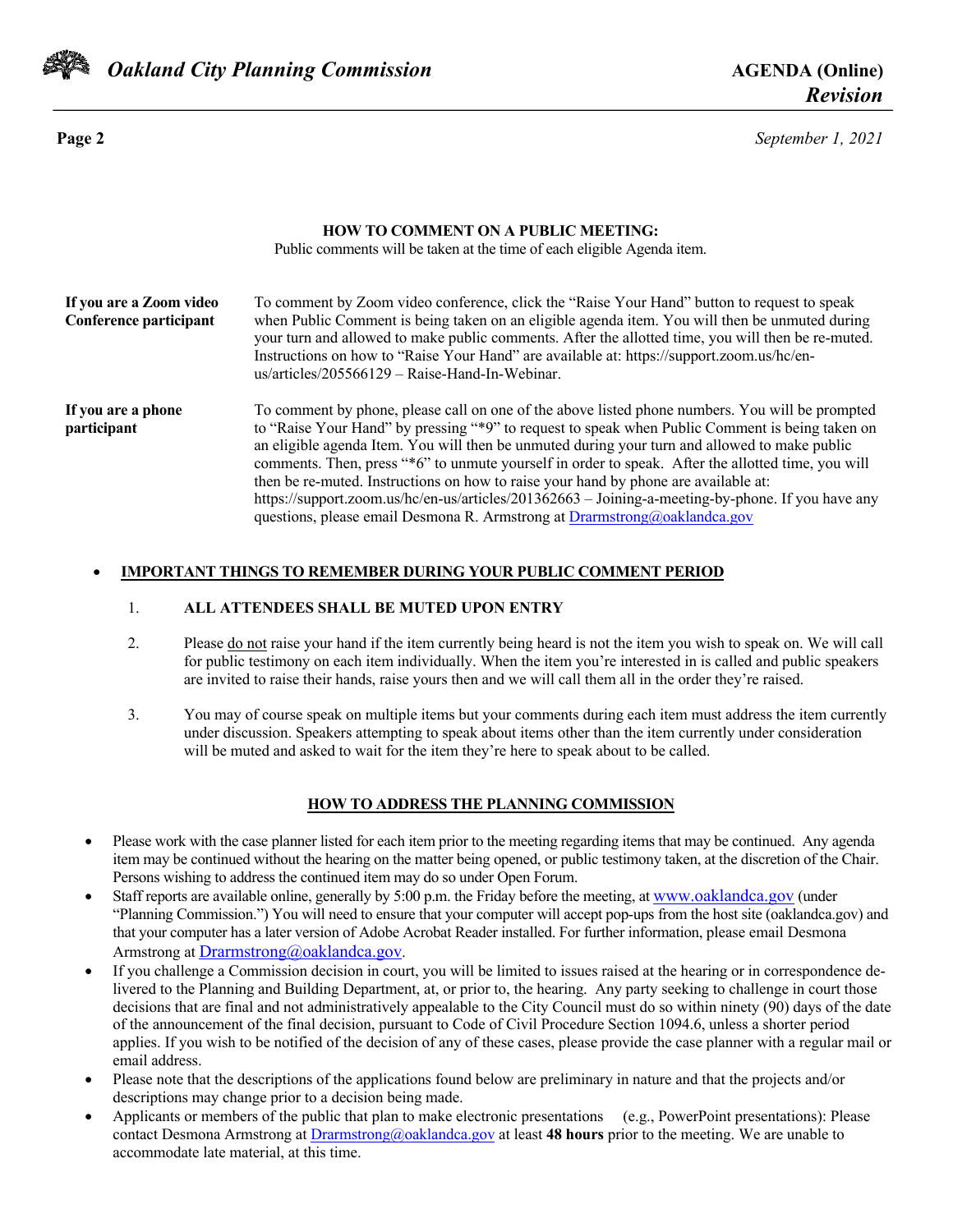

**Page 3** *September 1, 2021*

• Interested parties are encouraged to submit written material on agenda items in advance of the meeting and prior to the close of the public hearing on the item. To allow for distribution to the Commission, comments must be provided to the case planner electronically at least 24 hours prior to the meeting being started.

#### **MEETING CALL TO ORDER**

#### **WELCOME BY THE CHAIR**

#### **ROLL CALL**

#### **SECRETARY RULES OF CONDUCT**

#### **COMMISSION BUSINESS**

- Agenda Discussion
- Director's Report
- Informational Reports
- Committee Reports
- Commission Matters
- City Attorney's Report

#### **OPEN FORUM**

At this time members of the public may speak on any item of interest within the Commission's jurisdiction. At the discretion of the Chair, speakers are generally limited to two minutes or less if there are six (6) or less speakers on an item, and one minute or less if there are more than six (6) speakers.

#### **CONSENT CALENDAR**

The Commission will take a single roll call vote on all of the items listed below in this section. The vote will be on approval of the staff report and recommendation in each case. Members of the Commission may request that any item on the Consent Calendar be singled out for separate discussion and vote.

#### **PUBLIC HEARINGS**

The hearing provides opportunity for all concerned persons to speak; the hearing will normally be closed after all testimony has been heard. If you challenge a Commission decision in court, you will be limited to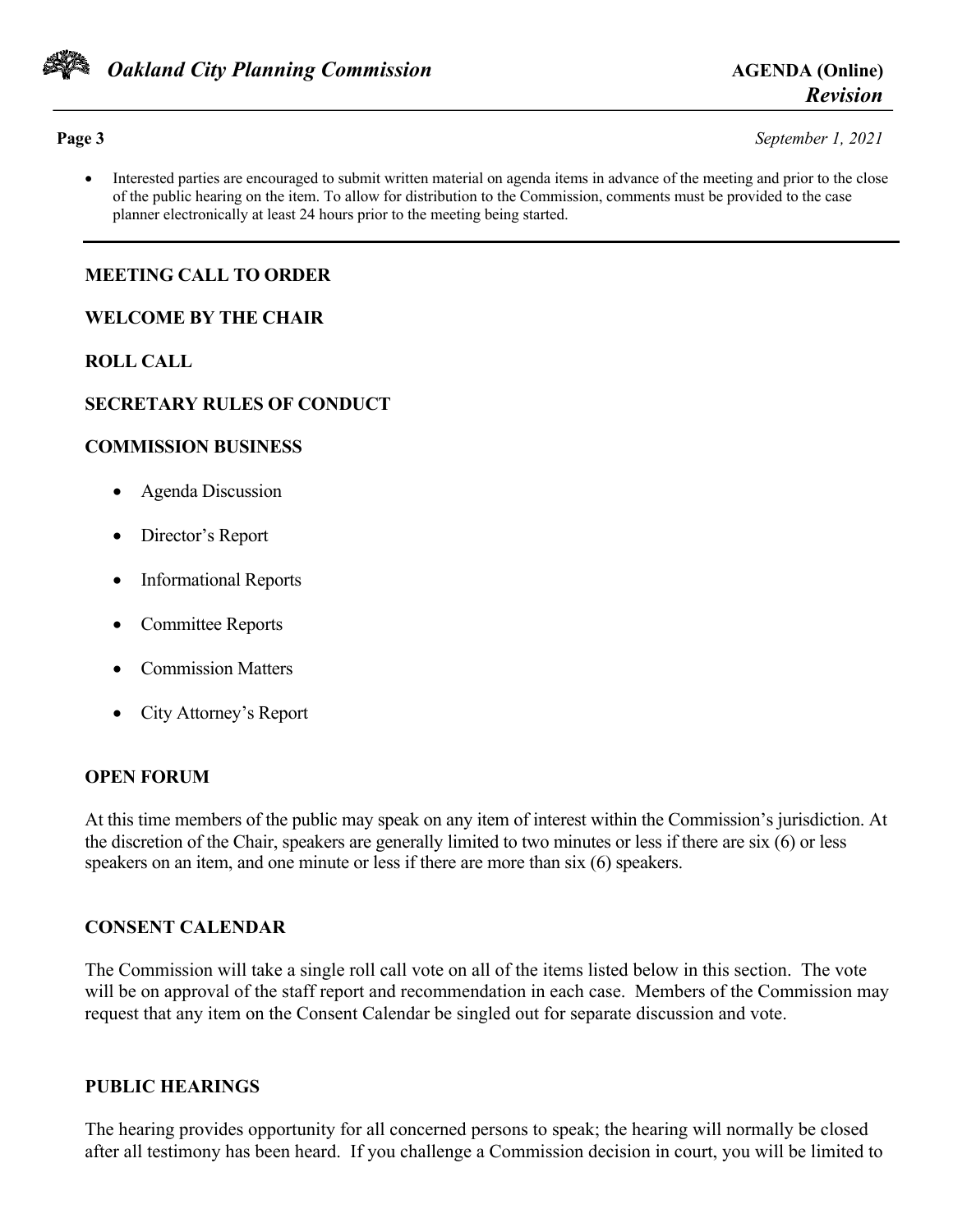

**Page 4** *September 1, 2021*

issues raised at the public hearing or in correspondence delivered to the Planning and Building Department, at, or prior to, the public hearing.

The Commission will then vote on the matter based on the staff report and recommendation. If the Commission does not follow the staff recommendation and no alternate findings for decision have been prepared, then the vote on the matter will be considered a "straw" vote, which essentially is a non-binding vote directing staff to return to the Commission at a later date with appropriate findings for decision and, as applicable, conditions of approval that the Commission will consider in making a final decision.

If you wish to be notified on the decision of an agenda item, please contact the case planner for the specific agenda item.

| 1.<br><b>Location:</b>            | 4265 Foothill Blvd. (APN: 035 -2352-008-01)                                                                                                                                                                                                                                 |
|-----------------------------------|-----------------------------------------------------------------------------------------------------------------------------------------------------------------------------------------------------------------------------------------------------------------------------|
|                                   | <b>Proposal:</b> Gas station remodel and construction of a 1,492 square-foot convenience                                                                                                                                                                                    |
|                                   | market and addition of automated car wash.                                                                                                                                                                                                                                  |
|                                   | <b>Applicant: NG Grewal One</b>                                                                                                                                                                                                                                             |
|                                   | Phone Number: Navdeep S. Grewal / 510-407-5650                                                                                                                                                                                                                              |
|                                   | <b>Owner:</b> NG Grewal One                                                                                                                                                                                                                                                 |
| <b>Case File Number: PLN18376</b> |                                                                                                                                                                                                                                                                             |
|                                   | Planning Permits Required: Major Conditional Use Permits (CUPs) for a Convenience Market<br>Commercial Activity and a Drive-Through Nonresidential Facility. Minor<br>CUP to add an Automotive Repair and Cleaning Activity. Regular Design<br>Review for new construction. |
|                                   | <b>General Plan: Community Commercial</b>                                                                                                                                                                                                                                   |
|                                   | Zoning: CC-2 Community Commercial 2 Zone                                                                                                                                                                                                                                    |
|                                   | <b>Environmental Determination:</b> Exempt, Section 15301 of the State CEQA Guidelines:<br>Existing Facilities (Minor alterations and operation);<br>Section 15183 of the State CEQA Guidelines:<br>Projects Consistent with a Community Plan, General Plan or Zoning       |
|                                   | Historic Status: Not A Potentially Designated Historic Property: OCHS Rating: X                                                                                                                                                                                             |
| City Council district 5           |                                                                                                                                                                                                                                                                             |
|                                   | <b>Status: Pending</b>                                                                                                                                                                                                                                                      |
|                                   | <b>Staff Recommendation</b> Approve with conditions.                                                                                                                                                                                                                        |
|                                   | Finality of Decision: Appealable to City Council within 10 days                                                                                                                                                                                                             |
|                                   | For further information: Contact case planner Jose M. Herrera-Preza at 510-238-3808 or<br>jherrera@oaklandca.gov                                                                                                                                                            |

| 12. | <b>Location:</b> | Citywide                                                                              |
|-----|------------------|---------------------------------------------------------------------------------------|
|     |                  | <b>Proposal:</b> Amend the Planning Code related to Accessory Dwelling Units (ADUs) – |
|     |                  | currently termed Secondary Units in the Planning Code $-$ to bring the                |
|     |                  | local legislation into compliance with recent State legislation. The major            |
|     |                  | proposed amendments include: 1) new standards for the processing, number,             |
|     |                  | size, height, parking, location, landscaping, and setbacks for the construction       |
|     |                  | of various types of new ADU structures and ADUs within existing                       |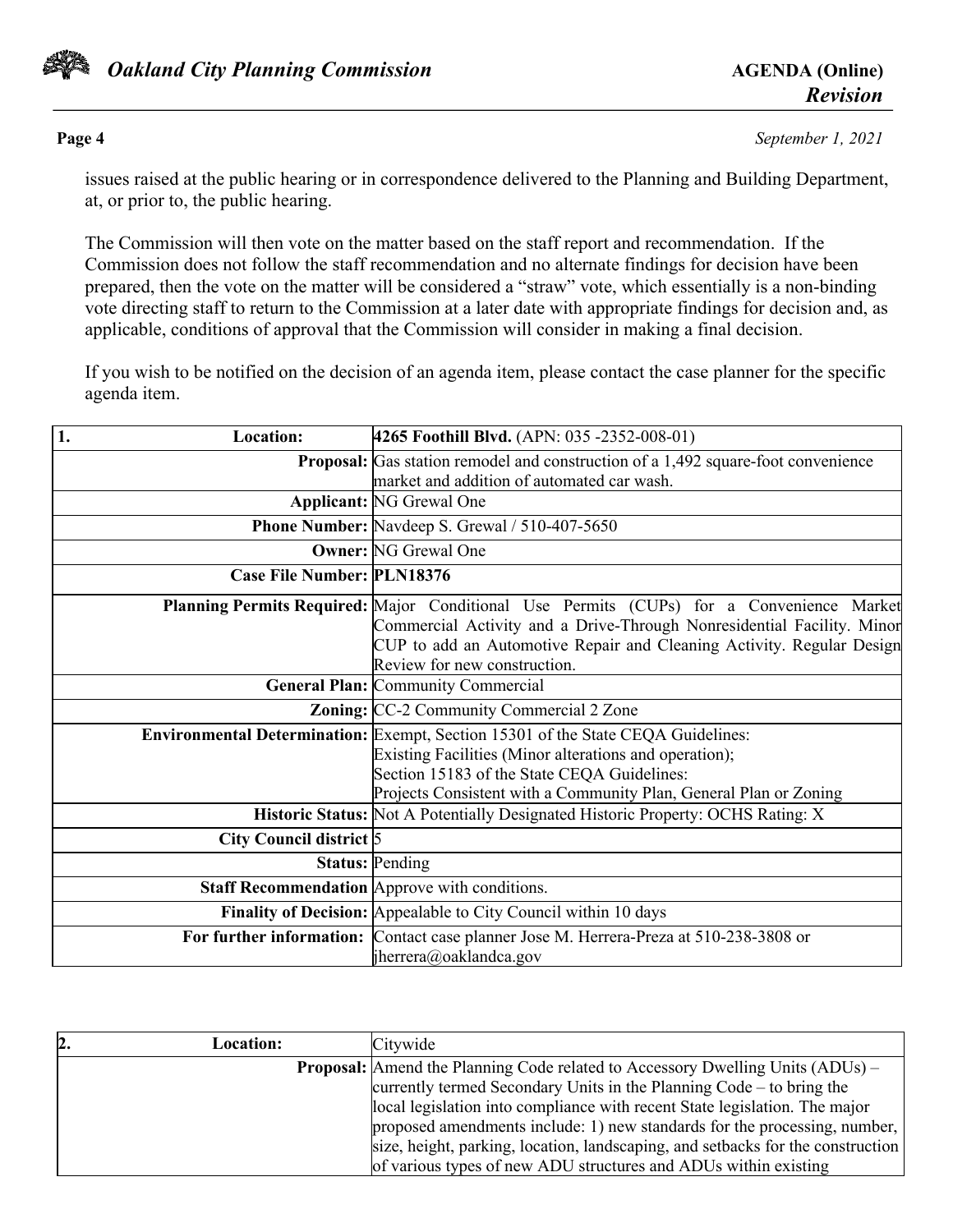

| Page 5 | September 1, 2021 |
|--------|-------------------|
|        |                   |

|                                             | accessory structures, single-family homes, and two-family and multi-family<br>buildings; 2) establishment of regulations for Junior Accessory Dwelling<br>Units (JADUs) within single family homes; 3) introduction of objective<br>standards to streamline approval of ADUs; 4) objective standards for the<br>design and location of ADUs; 5) regulations for ADUs in mini-lot |
|---------------------------------------------|----------------------------------------------------------------------------------------------------------------------------------------------------------------------------------------------------------------------------------------------------------------------------------------------------------------------------------------------------------------------------------|
|                                             | developments; and 6) enforcement relief for un-permitted existing<br>ADUs. The proposal also includes regulatory options for the development                                                                                                                                                                                                                                     |
|                                             | of ADUs and JADUs within the Very High Fire Hazard Severity Zone, as                                                                                                                                                                                                                                                                                                             |
|                                             | defined by the State of California, and the S-9 Fire Safety Protection                                                                                                                                                                                                                                                                                                           |
|                                             | Combining Zone, or an alternative overlay zone based on public safety and                                                                                                                                                                                                                                                                                                        |
|                                             | traffic flow.                                                                                                                                                                                                                                                                                                                                                                    |
|                                             | Applicant: City of Oakland                                                                                                                                                                                                                                                                                                                                                       |
| Case File Number: ZA21006                   |                                                                                                                                                                                                                                                                                                                                                                                  |
| <b>General Plan:</b> Citywide               |                                                                                                                                                                                                                                                                                                                                                                                  |
| Zoning: Citywide                            |                                                                                                                                                                                                                                                                                                                                                                                  |
|                                             | Environmental Determination: The proposed amendments to the Planning Code rely on the previously                                                                                                                                                                                                                                                                                 |
|                                             | certified Final Environmental Impact Reports for the Coliseum Area Specific                                                                                                                                                                                                                                                                                                      |
|                                             | Plan (2105); Broadway Valdez Specific Plan (2014); West Oakland Specific                                                                                                                                                                                                                                                                                                         |
|                                             | Plan (2014); Central Estuary Area Plan EIR (2013); Land Use and<br>Transportation Element of the General Plan (1998); the Oakland Estuary                                                                                                                                                                                                                                        |
|                                             | Policy Plan (1998); the West Oakland, Central City East, Coliseum, and                                                                                                                                                                                                                                                                                                           |
|                                             | Oakland Army Base Redevelopment Areas; the 1998 Amendment to the                                                                                                                                                                                                                                                                                                                 |
|                                             | Historic Preservation Element of the General Plan; the 2007-2014 Housing                                                                                                                                                                                                                                                                                                         |
|                                             | Element Final EIR (2010); and various Redevelopment Plan Final EIRs                                                                                                                                                                                                                                                                                                              |
|                                             | (collectively, "EIRs"). No further environmental review is required under                                                                                                                                                                                                                                                                                                        |
|                                             | CEQA Guidelines Sections 15162 and 15163. Moreover, as a separate and                                                                                                                                                                                                                                                                                                            |
|                                             | independent basis, this proposal is also exempt from CEQA pursuant to                                                                                                                                                                                                                                                                                                            |
|                                             | CEQA Guidelines Sections 15183 (projects consistent with General Plan and                                                                                                                                                                                                                                                                                                        |
|                                             | Zoning) and $15061(b)(3)$ (general rule, no significant effect on the                                                                                                                                                                                                                                                                                                            |
|                                             | environment).                                                                                                                                                                                                                                                                                                                                                                    |
| <b>City Council District: All districts</b> |                                                                                                                                                                                                                                                                                                                                                                                  |
|                                             | Status: The item was presented to the Planning Commission on June 2, 2021.                                                                                                                                                                                                                                                                                                       |
|                                             | The Planning Commission directed Staff to revise the proposal in response to                                                                                                                                                                                                                                                                                                     |
|                                             | public comments and return for further discussion at a future meeting.                                                                                                                                                                                                                                                                                                           |
|                                             | Staff Recommendation: Receive public comments, discuss, and make a recommendation to City                                                                                                                                                                                                                                                                                        |
|                                             | Council to adopt the proposal as set forth in the staff report.<br>Finality of Decision Recommendation to City Council. Final decision by City Council.                                                                                                                                                                                                                          |
|                                             | For Further Information: Contact case planner Ruslan Filipau at 510-238-                                                                                                                                                                                                                                                                                                         |
|                                             | 3491 or rfilipau@oaklandca.gov                                                                                                                                                                                                                                                                                                                                                   |
|                                             |                                                                                                                                                                                                                                                                                                                                                                                  |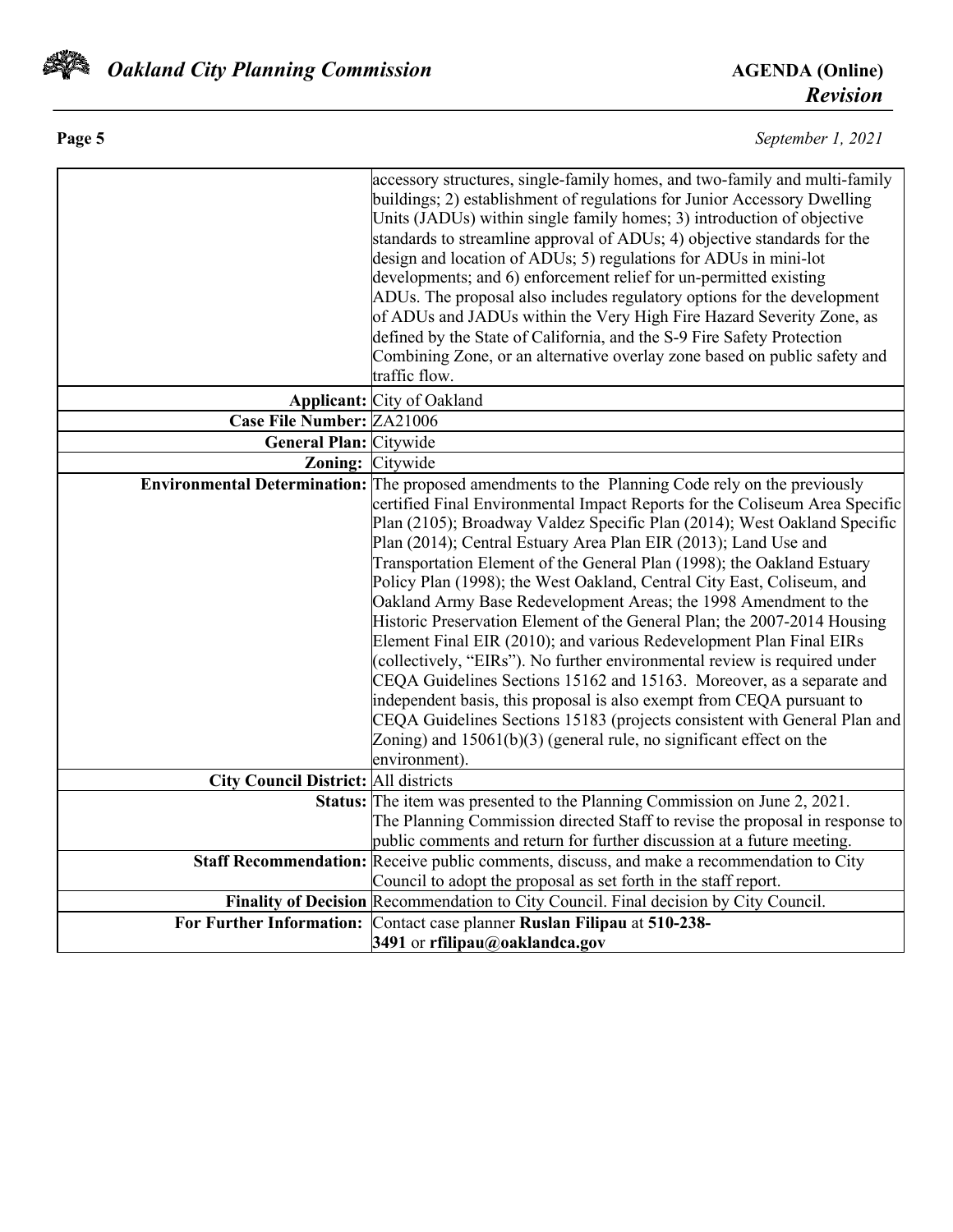

**Page 6** *September 1, 2021*

### **APPEALS**

The Commission will take testimony on each appeal. If you challenge a Commission decision in court, you will be limited to issues raised at the public hearing or in correspondence delivered to the Planning and Building Department, at, or prior to, to the public hearing; provided, however, such issues were previously raised in the appeal itself.

Following the testimony, the Commission will vote on the staff report and recommendation. If the Commission reverses/overturns the staff decision and no alternate findings for decisions have been prepared, then the vote on the matter will be considered a "straw" vote, which essentially is a non-binding vote directing staff to return to the Commission at a later date with appropriate findings for decision and, as applicable, conditions of approval that the Commission will consider in making a final decision. Unless otherwise noted, the decisions in the following matters are final and not administratively appealable. Any party seeking to challenge these decisions in court must do so within ninety (90) days of the date of the announcement of the final decision, pursuant to Code of Civil Procedure section 1094.6, unless a shorter period applies.

| 3.                                         | Location: 1110-1114 Peralta Street                                                                                                                                      |
|--------------------------------------------|-------------------------------------------------------------------------------------------------------------------------------------------------------------------------|
| Assessor's Parcel Number: 004 008901100    |                                                                                                                                                                         |
|                                            | <b>Proposal:</b> Appeal of the Zoning Manager's decision to deny an application to convert three<br>units (single-family home and two-unit building) into condominiums. |
|                                            | Applicant: Bruce Loughridge / (510) 435-8786                                                                                                                            |
|                                            | <b>Owner: P2 Oakland CA LLC</b>                                                                                                                                         |
|                                            | <b>Appellant: Bruce Loughridge</b>                                                                                                                                      |
| Case File Number: PLN19246-A01             |                                                                                                                                                                         |
| <b>Original Case File Number: PLN19246</b> |                                                                                                                                                                         |
|                                            | Planning Permits Required: Tentative Parcel Map for Condominium Conversion per Title 16 of the Oakland                                                                  |
|                                            | Municipal Code                                                                                                                                                          |
|                                            | General Plan: Mixed Housing Type                                                                                                                                        |
|                                            | <b>Zoning:</b> $RM-2$ Mixed Housing Type Residential $-2$ Zone                                                                                                          |
|                                            | <b>Environmental Determination:</b> CEQA Guidelines Section 15270: Projects which are disapproved                                                                       |
|                                            | Historic Status: Potential Designated Historic Property (PDHP); Oakland Point Area of Primary<br>Importance; Oakland Cultural Heritage Survey Rating: Eb-1*             |
| City Council District: 3                   |                                                                                                                                                                         |
|                                            | <b>Status:</b> The original Zoning Decision Letter was mailed on March 1, 2021, and the Project<br>was appealed by the Appellant on March 11, 2021.                     |
|                                            | Staff Recommendation: Deny the Appeal and uphold the Zoning Manager's Decision.                                                                                         |
|                                            | Finality of Decision: The decision of the Planning Commission is final immediately pursuant to Oakland<br>Municipal Code Section 16.04.100A.                            |
|                                            | For Further Information: Contact case Planner Heather Klein at (510) 238-3659 or hklein@oaklandca.gov                                                                   |